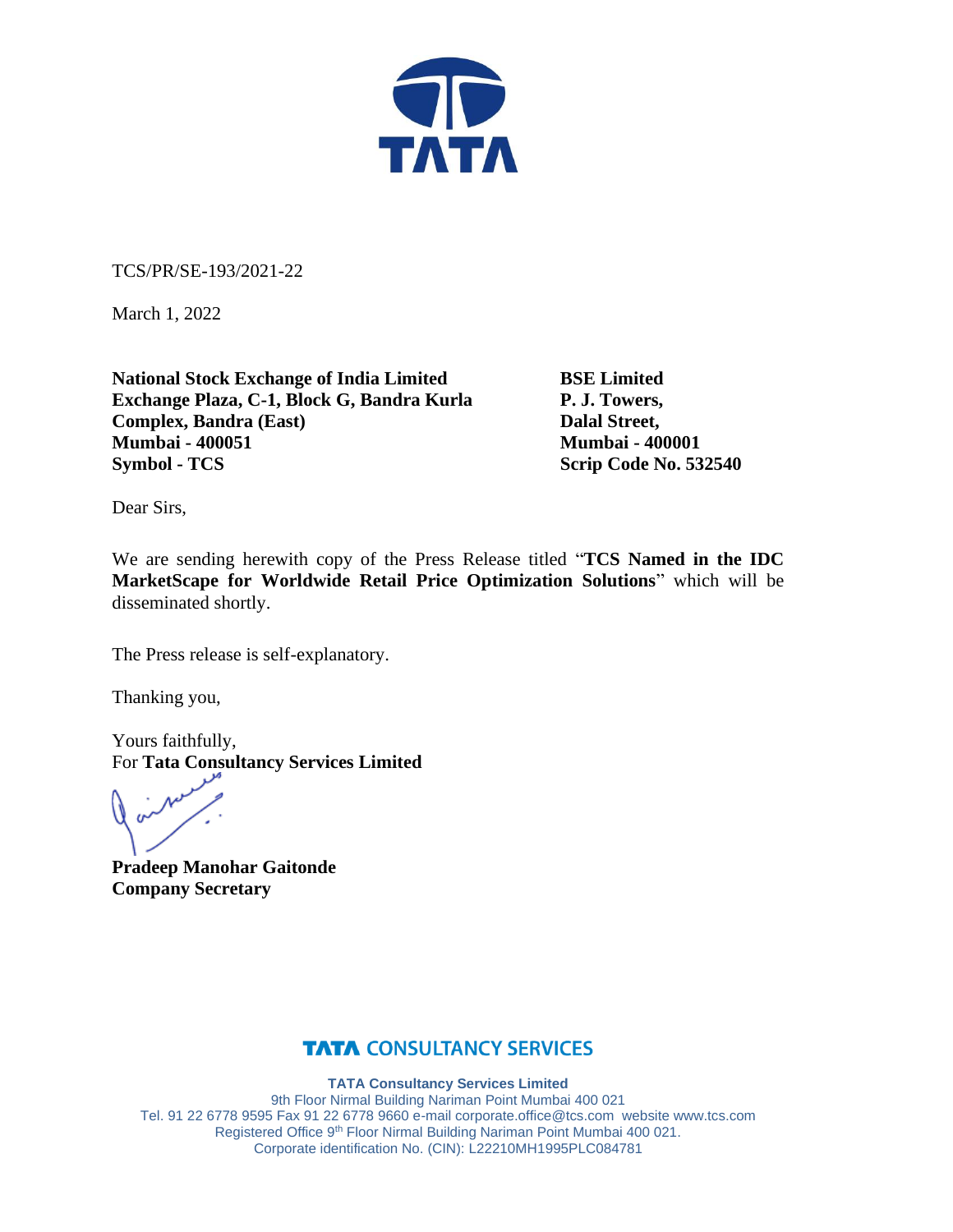

For immediate use Press Release

## **TCS Named in the IDC MarketScape for Worldwide Retail Price Optimization Solutions**

*Tata Consultancy Services' Award-Winning Merchandize Optimization Suite, TCS Optumera™ Leverages AI to Improve Customer Price Perception and Drive Profitability*

**NEW YORK | MUMBAI, March 1, 2022:** Tata Consultancy Services (TCS) (BSE: 532540, NSE: TCS) has been positioned as a Major Player in the IDC MarketScape for Worldwide Retail Price Optimization Solutions 2021- 2022 Vendor Assessment.<sup>1</sup> The company leverages TCS Optumera™, its award-winning AI-powered retail optimization platform to help retailers drive customer-centric omnichannel business strategies and make data-driven decisions around space, mix, price, promotions, markdowns, omnichannel assortment, and supply chain.

"*With TCS Optumera, we are helping retailers move away from traditional siloed pricing and pivot to unified, dynamic and intelligent pricing, driving better customer price perception, identifying sales and growth opportunities, and improving margins*," said **Shankar Narayanan, Business Group Head, Retail Cluster, TCS**. "*Our position as a Major Player in this report is a reflection of our vision, unique capabilities and the resultant market impact*."

TCS Optumera is a retail merchandizing and supply chain optimization platform that leverages AI to curate unified price, promotion, and markdown strategies to improve customer price perception, execute omnichannel pricing autonomously and drive profitability.

The self-learning platform harnesses the power of data, machine learning and artificial intelligence for multidimensional concurrent optimization, making merchandizing processes intelligent and autonomous and helping retailers rapidly execute changes. Optumera harnesses AI to analyze how price elasticities impact revenue by evaluating over 1,000 factors that impact business KPIs, and autonomously recommends price changes. By taking a cross-channel approach and simulating multiple scenarios, it identifies sales and growth opportunities. Retailers that deployed Optumera have seen 3-5% increase in sales, 30%-~50% reduction in time spent, 20-30% reduction in costs, and execute 5x more strategies.

TCS Optumera is a flagship product of the TCS Algo Retail™ suite of products and platforms that enables retailers to seamlessly integrate and orchestrate data across the retail value chain, harnessing the power of analytics, AI, and machine learning to unlock exponential business value.

#### About IDC MarketScape

IDC MarketScape vendor analysis model is designed to provide an overview of the competitive fitness of ICT (information and communications technology) suppliers in a given market. The research methodology utilizes a rigorous scoring methodology based on both qualitative and quantitative criteria that results in a single graphical illustration of each vendor's position within a given market. IDC MarketScape provides a clear framework in which the product and service offerings, capabilities and strategies, and current and future market success factors of IT and telecommunications vendors can be meaningfully compared. The framework also provides technology buyers with a 360-degree assessment of the strengths and weaknesses of current and prospective vendors.

#### About Tata Consultancy Services (TCS)

<sup>1</sup> IDC MarketScape: Worldwide Retail Price Optimization Solutions, IDC #US48393721, December 2021